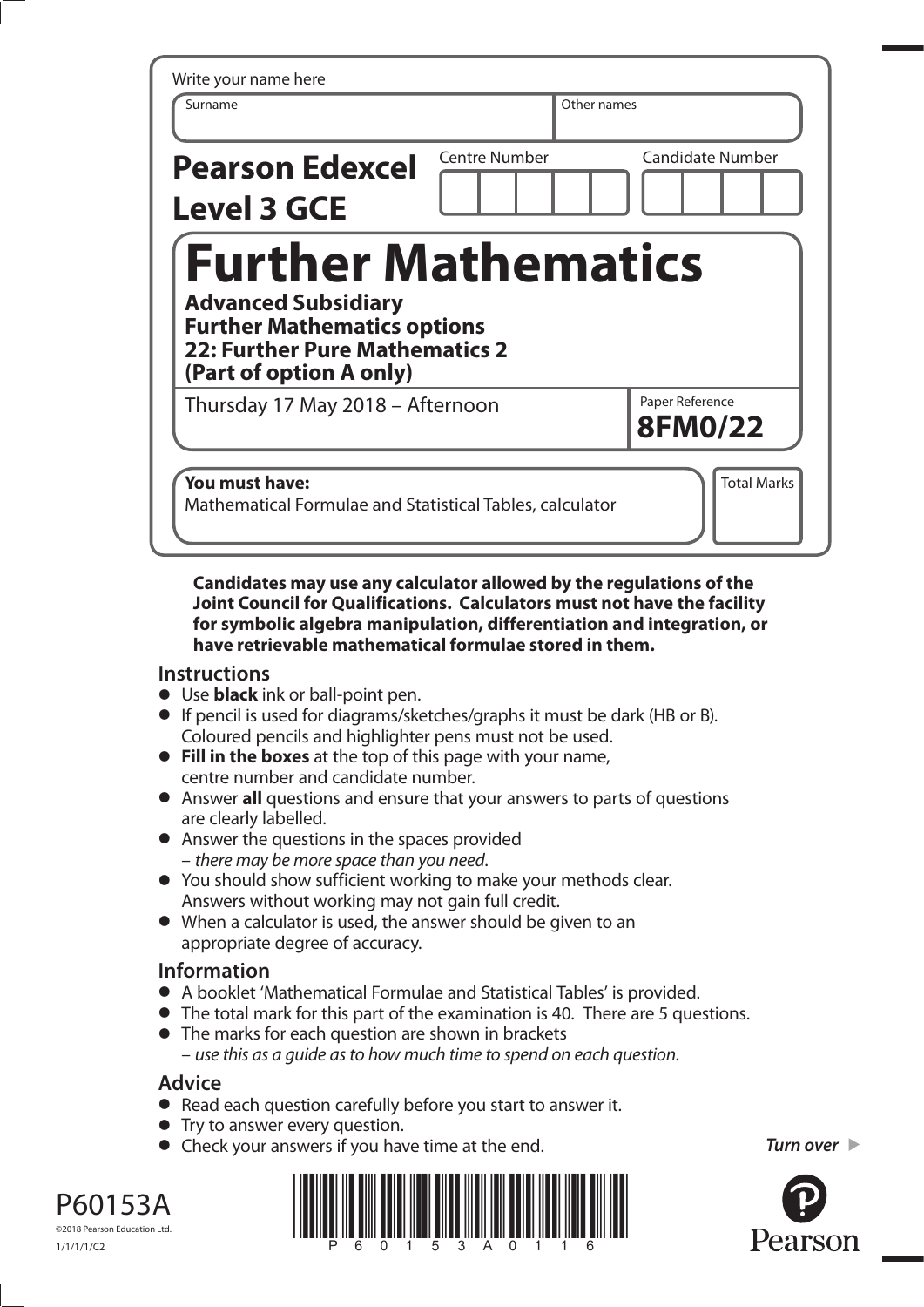| 1. (i) Using a suitable algorithm and without performing any division, determine whether                              |     |
|-----------------------------------------------------------------------------------------------------------------------|-----|
| 23 738 is divisible by 11                                                                                             | (2) |
| (ii) Use the Euclidean algorithm to find the highest common factor of 2322 and 654                                    | (3) |
| the control of the control of the control of the control of the control of                                            |     |
|                                                                                                                       |     |
|                                                                                                                       |     |
|                                                                                                                       |     |
|                                                                                                                       |     |
| <u> 1989 - Johann John Stein, markin fan it fjort fan it fjort fan it fjort fan it fjort fan it fjort fan it fjor</u> |     |
| <u> 1989 - Andrea Barbara, Amerikaansk politiker (</u>                                                                |     |
|                                                                                                                       |     |
|                                                                                                                       |     |
|                                                                                                                       |     |
|                                                                                                                       |     |
|                                                                                                                       |     |
|                                                                                                                       |     |
|                                                                                                                       |     |
|                                                                                                                       |     |
|                                                                                                                       |     |
|                                                                                                                       |     |
|                                                                                                                       |     |
|                                                                                                                       |     |

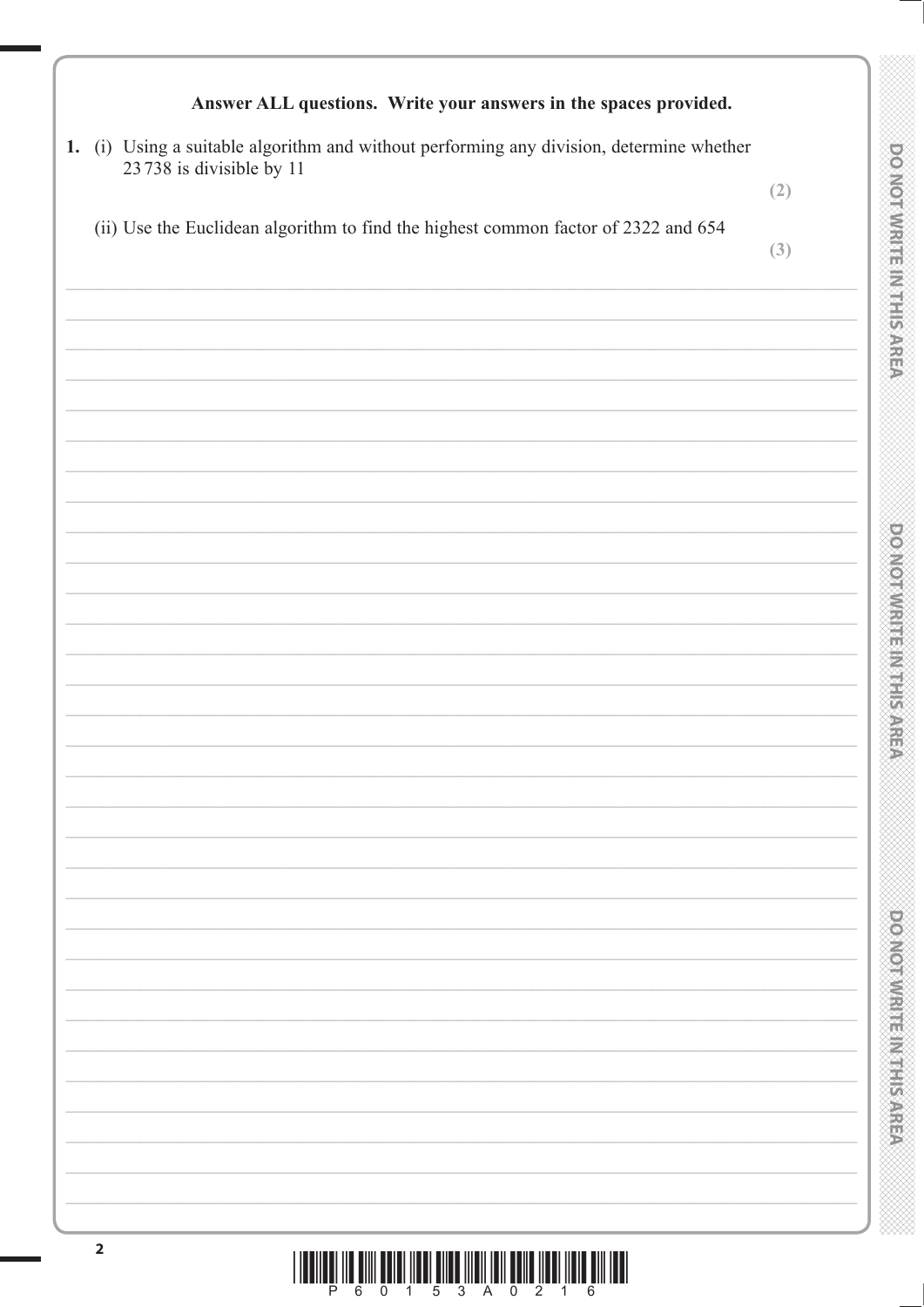| <b>Question 1 continued</b>       |  |
|-----------------------------------|--|
|                                   |  |
|                                   |  |
|                                   |  |
|                                   |  |
|                                   |  |
|                                   |  |
|                                   |  |
|                                   |  |
|                                   |  |
|                                   |  |
|                                   |  |
|                                   |  |
|                                   |  |
|                                   |  |
|                                   |  |
|                                   |  |
|                                   |  |
|                                   |  |
|                                   |  |
|                                   |  |
|                                   |  |
|                                   |  |
|                                   |  |
|                                   |  |
|                                   |  |
|                                   |  |
|                                   |  |
|                                   |  |
|                                   |  |
|                                   |  |
|                                   |  |
|                                   |  |
|                                   |  |
|                                   |  |
|                                   |  |
|                                   |  |
|                                   |  |
|                                   |  |
|                                   |  |
|                                   |  |
|                                   |  |
|                                   |  |
|                                   |  |
|                                   |  |
|                                   |  |
|                                   |  |
| (Total for Question 1 is 5 marks) |  |
|                                   |  |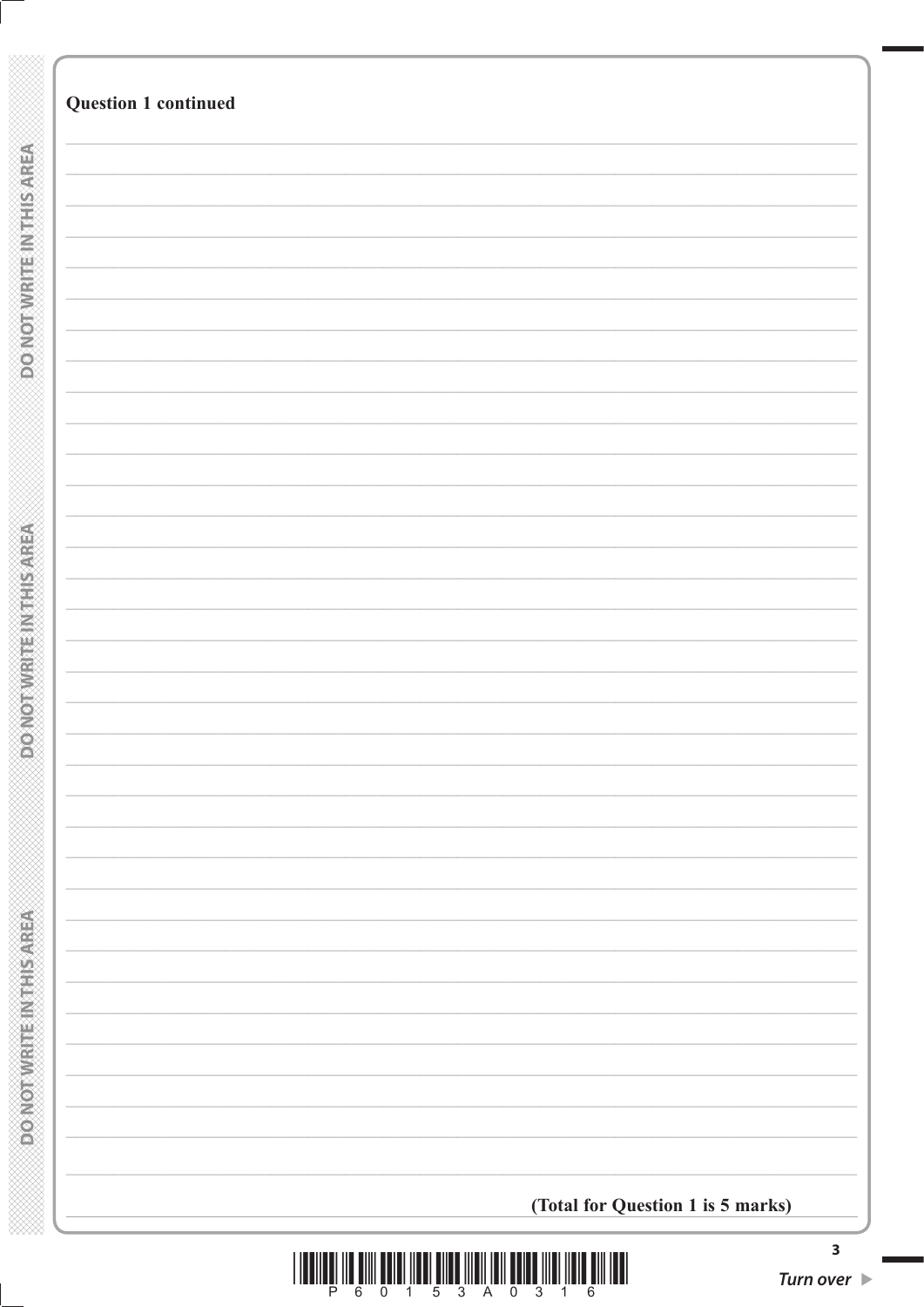

Figure 1 shows an equilateral triangle *ABC*. The lines *x*, *y* and *z* and their point of intersection, *O*, are fixed in the plane. The triangle *ABC* is transformed about these fixed lines and the fixed point *O*. The lines *x*, *y* and *z* each pass through a vertex of the triangle and the midpoint of the opposite side.

The transformations *I*, *X*, *Y*, *Z*,  $R_1$  and  $R_2$  of the plane containing triangle *ABC* are defined as follows:

**•** *I*: Do nothing

**2.** 

- **•** *X*: Reflect in the line *x*
- **•** *Y*: Reflect in the line *y*
- **•** *Z*: Reflect in the line *z*
- **•** *<sup>R</sup>*<sup>1</sup> : Rotate 120° anticlockwise about *O*
- $R_2^{\text{!`}}$ : Rotate 240° anticlockwise about *O*

The operation \* is defined as 'followed by' on the set  $T = \{I, X, Y, Z, R_1, R_2\}$ . For example, *X* \**Y* means a reflection in the line *x* followed by a reflection in the line *y*.

(a) (i) Complete the Cayley table on page 5

Given that the associative law is satisfied,

- (ii) show that  $T$  is a group under the operation  $*$
- (b) Show that the element  $R_2$  has order 3
- (c) Explain why *T* is not a cyclic group.
- (d) Write down the elements of a subgroup of *T* that has order 3

**(6)**

**(2)**

**(1)**

**(1)**

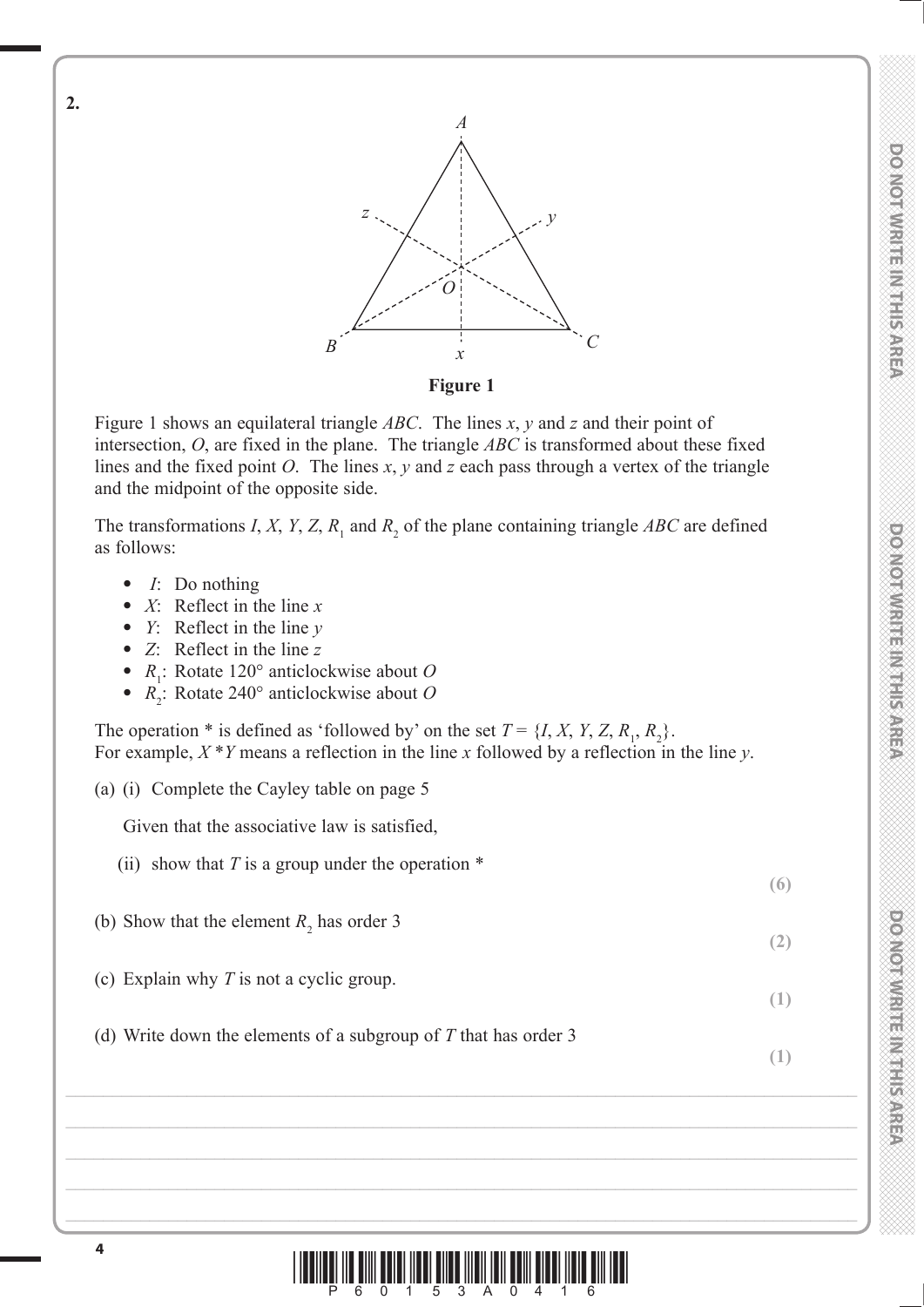|                       |                  |          |                  |                  | <b>Second transformation</b> |                  |         |
|-----------------------|------------------|----------|------------------|------------------|------------------------------|------------------|---------|
|                       | $\ast$           | $\cal I$ | $\boldsymbol{X}$ | $\boldsymbol{Y}$ | Z                            | $R_{1}$          |         |
|                       | $\boldsymbol{I}$ |          |                  |                  |                              |                  |         |
|                       | $\boldsymbol{X}$ |          | $\cal I$         |                  |                              | $\boldsymbol{Z}$ |         |
| First                 | $\boldsymbol{Y}$ |          |                  |                  |                              |                  |         |
| <b>Transformation</b> | Z                |          |                  |                  |                              |                  |         |
|                       | $R_{1}$          |          | $\boldsymbol{Y}$ |                  |                              |                  | $R_{2}$ |

 $\begin{array}{c} \hline \rule{0pt}{2ex} \rule{0pt}{2ex} \rule{0pt}{2ex} \rule{0pt}{2ex} \rule{0pt}{2ex} \rule{0pt}{2ex} \rule{0pt}{2ex} \rule{0pt}{2ex} \rule{0pt}{2ex} \rule{0pt}{2ex} \rule{0pt}{2ex} \rule{0pt}{2ex} \rule{0pt}{2ex} \rule{0pt}{2ex} \rule{0pt}{2ex} \rule{0pt}{2ex} \rule{0pt}{2ex} \rule{0pt}{2ex} \rule{0pt}{2ex} \rule{0pt}{2ex} \rule{0pt}{2ex} \rule{0pt}{2ex} \rule{0pt}{2ex} \rule{$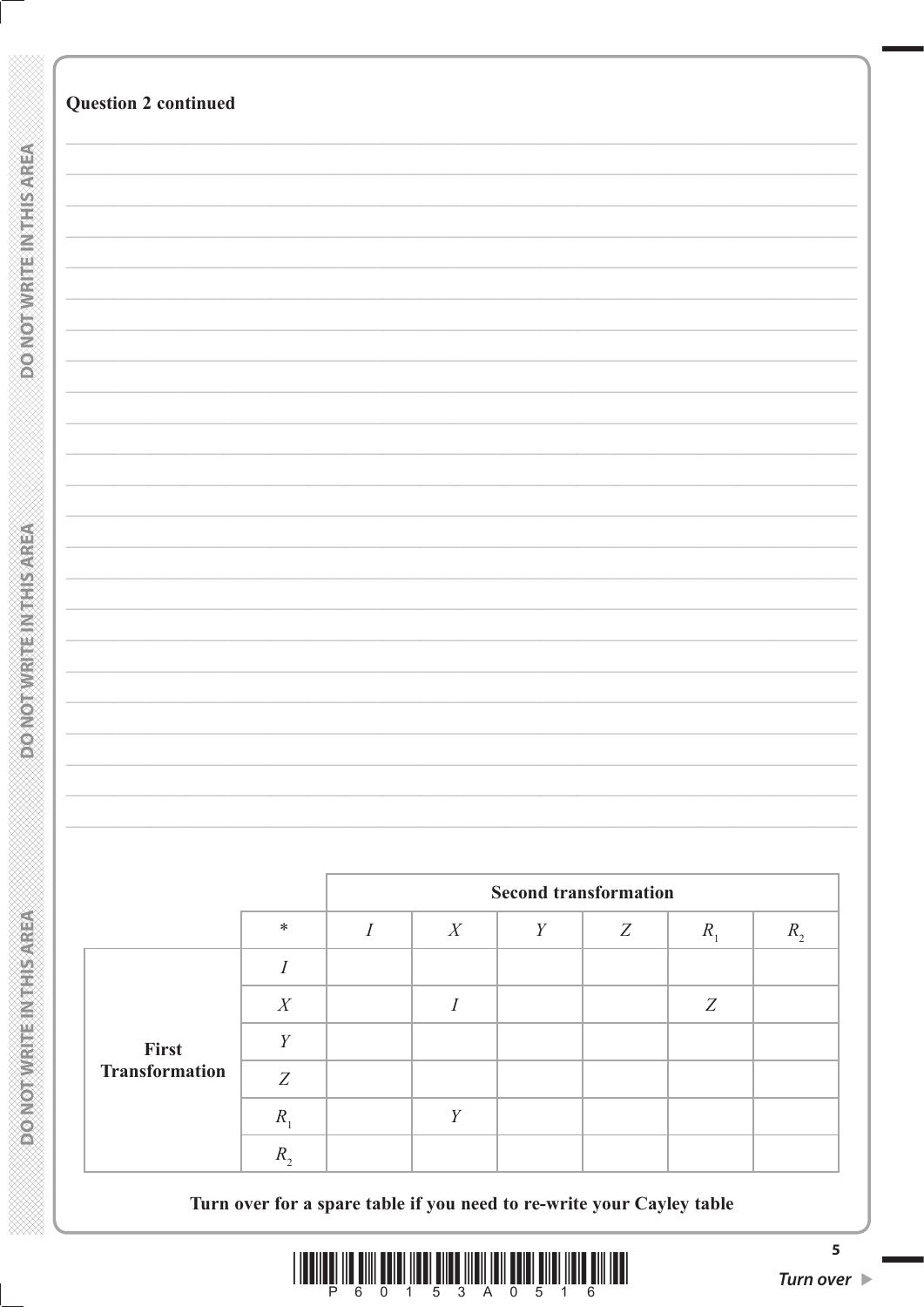| <b>Question 2 continued</b> |                                  |
|-----------------------------|----------------------------------|
|                             |                                  |
|                             |                                  |
|                             | <b>DO NOT WRITE IN THIS AREA</b> |
|                             |                                  |
|                             |                                  |
|                             |                                  |
|                             |                                  |
|                             |                                  |
|                             |                                  |
|                             |                                  |
|                             |                                  |
|                             |                                  |
|                             |                                  |
|                             |                                  |
|                             |                                  |
|                             |                                  |
|                             |                                  |
|                             |                                  |
|                             |                                  |
|                             |                                  |
|                             | <b>DOMORWRITERMENT RANGE</b>     |
|                             |                                  |
|                             |                                  |
|                             |                                  |
|                             |                                  |
|                             |                                  |
|                             |                                  |
|                             |                                  |
|                             |                                  |
|                             |                                  |
|                             |                                  |
|                             |                                  |
|                             |                                  |
|                             |                                  |
|                             |                                  |
|                             | <b>DOMOTIVE INTERNATION</b>      |
|                             |                                  |
|                             |                                  |
|                             |                                  |
|                             |                                  |
|                             |                                  |
|                             |                                  |
| $\boldsymbol{6}$            |                                  |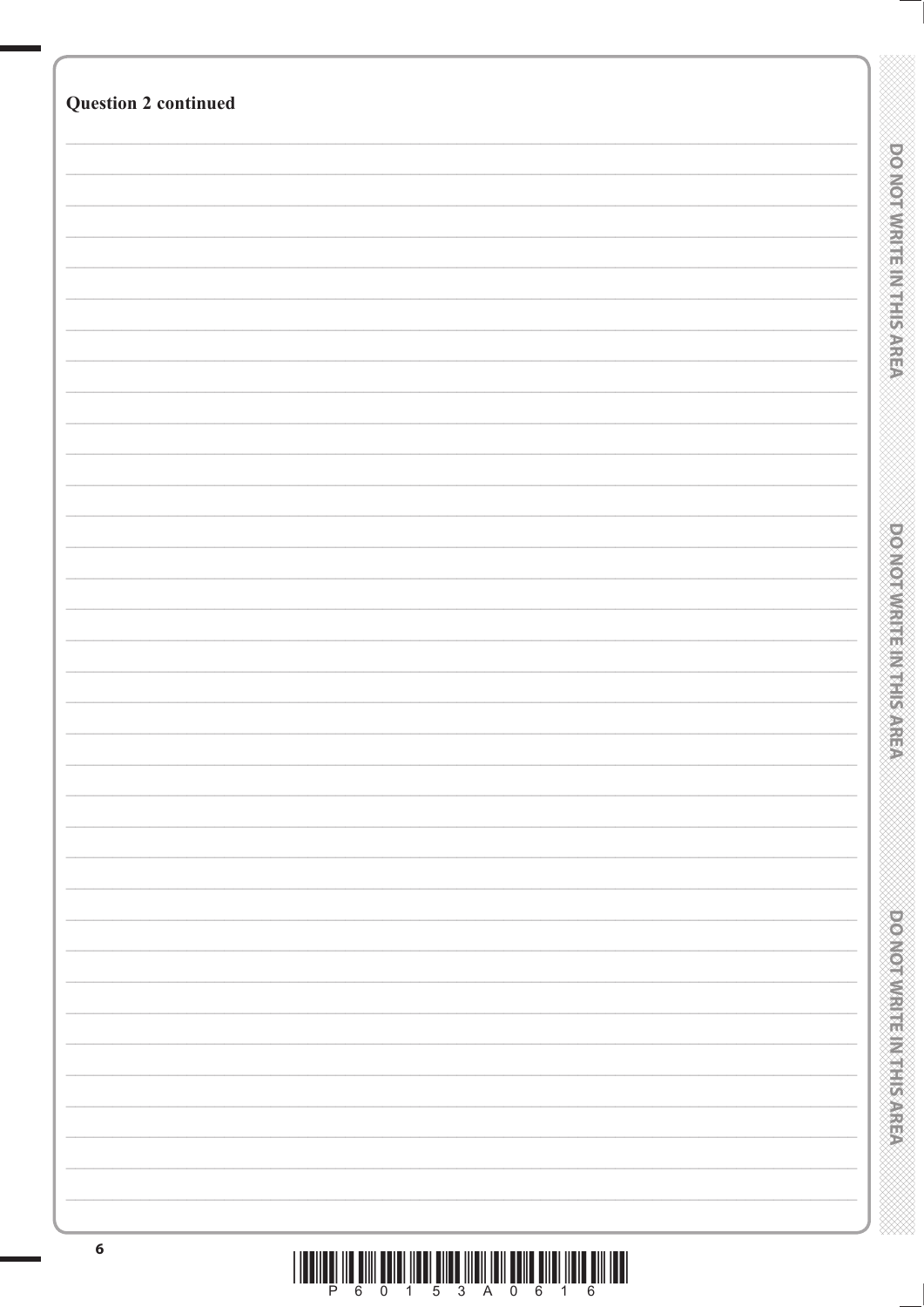|  |  |  | Only use this grid if you need to re-write your Cayley table |  |  |
|--|--|--|--------------------------------------------------------------|--|--|
|  |  |  |                                                              |  |  |

|                       |             |   | <b>Second transformation</b> |   |   |         |    |
|-----------------------|-------------|---|------------------------------|---|---|---------|----|
|                       | $\ast$      | T | X                            | Y | Z | $R_{1}$ | R, |
|                       |             |   |                              |   |   |         |    |
|                       | X           |   |                              |   |   | Z       |    |
| First                 | V           |   |                              |   |   |         |    |
| <b>Transformation</b> | Z           |   |                              |   |   |         |    |
|                       | $R_{\rm s}$ |   | Y                            |   |   |         |    |
|                       | $R_{\cdot}$ |   |                              |   |   |         |    |
|                       |             |   |                              |   |   |         |    |

(Total for Question 2 is 10 marks)

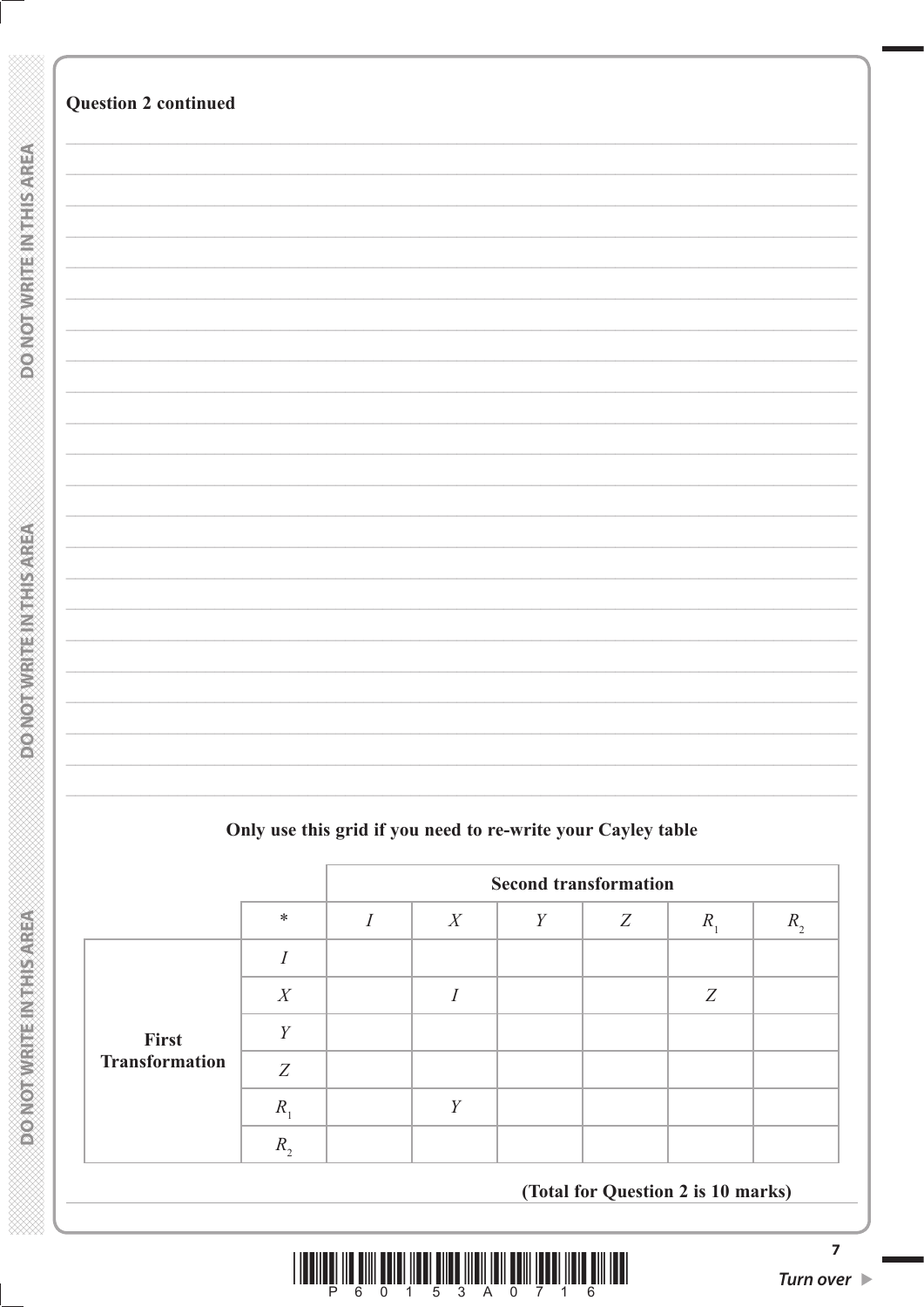**3** A tree at the bottom of a garden needs to be reduced in height. The tree is known to increase in height by 15 centimetres each year.

On the first day of every year, the height is measured and the tree is immediately trimmed by 3% of this height.

When the tree is measured, before trimming on the first day of year 1, the height is 6 metres.

- Let  $H_n$  be the height of the tree immediately before trimming on the first day of year *n*.
- (a) Explain, in the context of the problem, why the height of the tree may be modelled by the recurrence relation

$$
H_{n+1} = 0.97H_n + 0.15, \quad H_1 = 6, \quad n \in \mathbb{Z}^+
$$

- (b) Prove by induction that  $H_n = 0.97^{n-1} + 5$ ,  $n \ge 1$
- (c) Explain what will happen to the height of the tree immediately before trimming in the long term.
- (d) By what fixed percentage should the tree be trimmed each year if the height of the tree immediately before trimming is to be 4 metres in the long term?

**(2)**

**(3)**

**(4)**

**(1)**

\*P60153A0816\*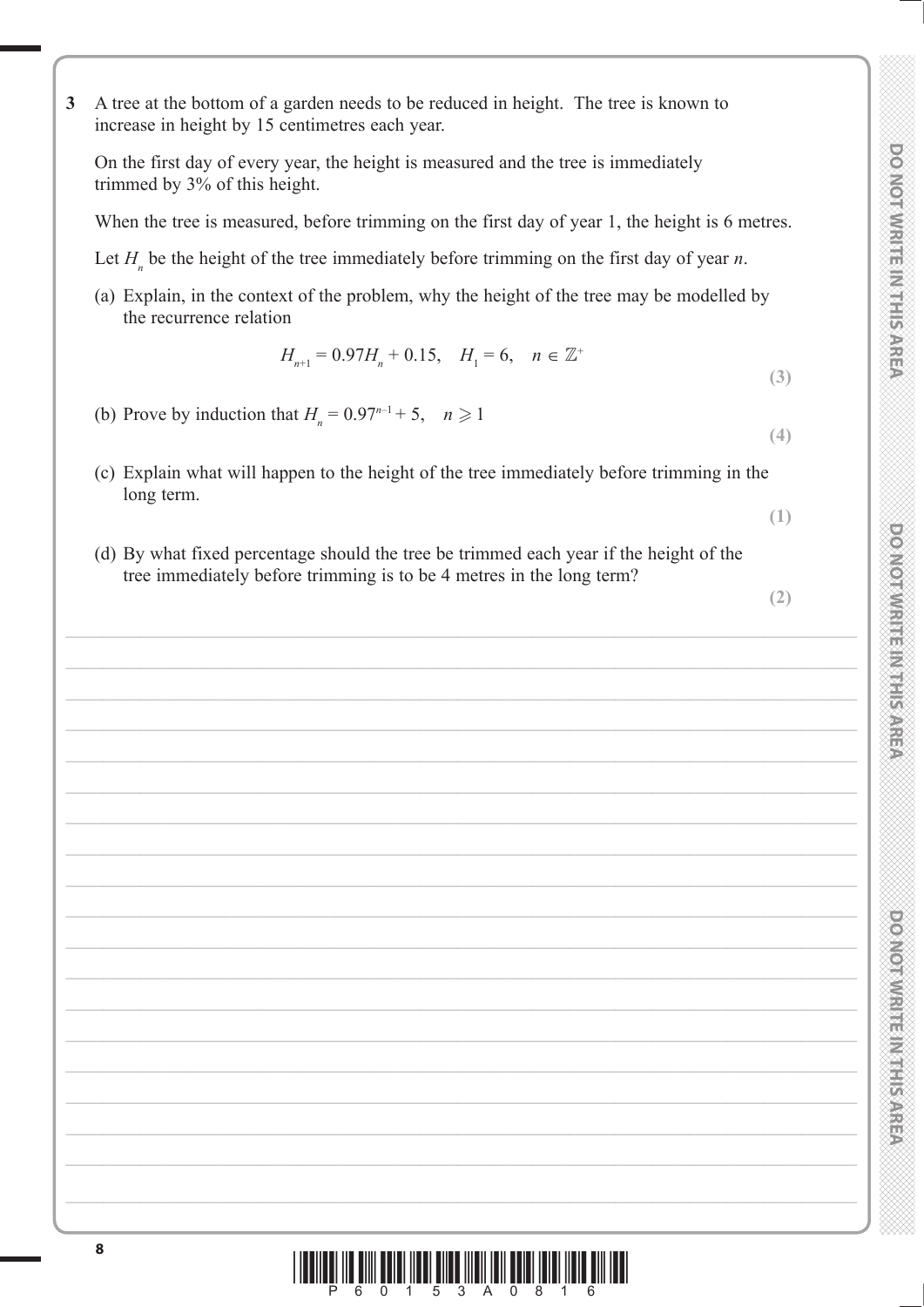|                             | <b>Question 3 continued</b> |
|-----------------------------|-----------------------------|
|                             |                             |
|                             |                             |
|                             |                             |
| <b>DO NOTWART NITHSAREA</b> |                             |
|                             |                             |
|                             |                             |
|                             |                             |
|                             |                             |
|                             |                             |
|                             |                             |
|                             |                             |
|                             |                             |
|                             |                             |
|                             |                             |
|                             |                             |
|                             |                             |
|                             |                             |
|                             |                             |
|                             |                             |
|                             |                             |
|                             |                             |
|                             |                             |
|                             |                             |
|                             |                             |
|                             |                             |
|                             |                             |
|                             |                             |
|                             |                             |
|                             |                             |
|                             |                             |
|                             |                             |
|                             |                             |
|                             |                             |
|                             |                             |
|                             |                             |
|                             |                             |
|                             |                             |
|                             |                             |
|                             |                             |
|                             |                             |
|                             |                             |
|                             |                             |
|                             |                             |
|                             |                             |
|                             |                             |
|                             |                             |
|                             |                             |
|                             |                             |
|                             |                             |
|                             |                             |
|                             |                             |
|                             |                             |
|                             |                             |
|                             |                             |
|                             |                             |
|                             |                             |
|                             |                             |
|                             |                             |
|                             |                             |
|                             |                             |
|                             |                             |
|                             |                             |
|                             |                             |
|                             |                             |
|                             |                             |
|                             |                             |
|                             |                             |
|                             |                             |
|                             |                             |
|                             |                             |
|                             |                             |
|                             |                             |
|                             |                             |
|                             |                             |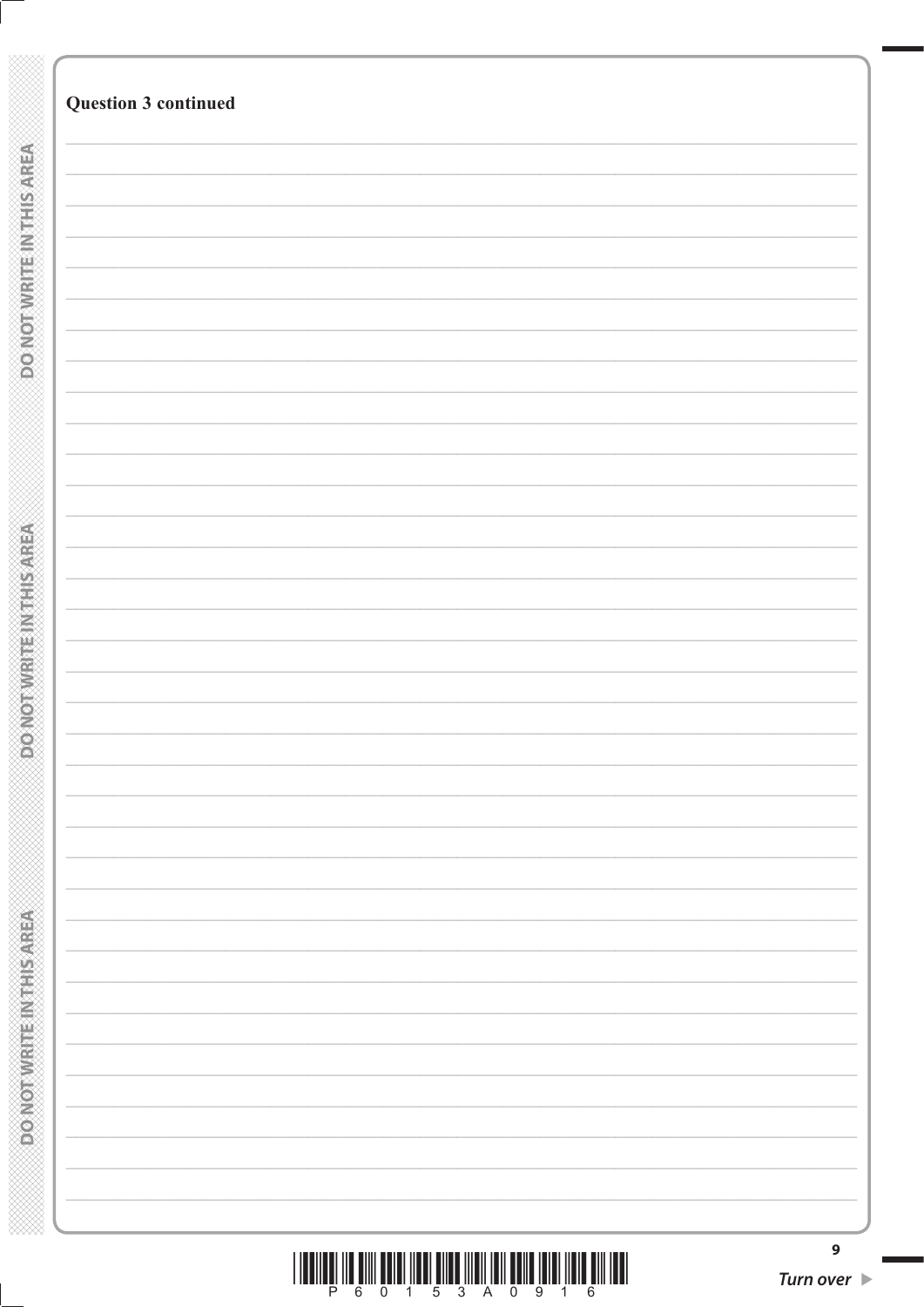| Question 3 continued |                                  |
|----------------------|----------------------------------|
|                      |                                  |
|                      | <b>DOMOTIVATE EINTERNAREA</b>    |
|                      |                                  |
|                      |                                  |
|                      |                                  |
|                      |                                  |
|                      |                                  |
|                      |                                  |
|                      |                                  |
|                      |                                  |
|                      | <b>DOMOTIVE ET ELECTRIC AREA</b> |
|                      |                                  |
|                      |                                  |
|                      |                                  |
|                      |                                  |
|                      |                                  |
|                      |                                  |
|                      |                                  |
|                      |                                  |
|                      |                                  |
|                      |                                  |
|                      | <b>DONOTWRITEINING</b>           |
|                      |                                  |
|                      |                                  |
|                      |                                  |
| 10                   |                                  |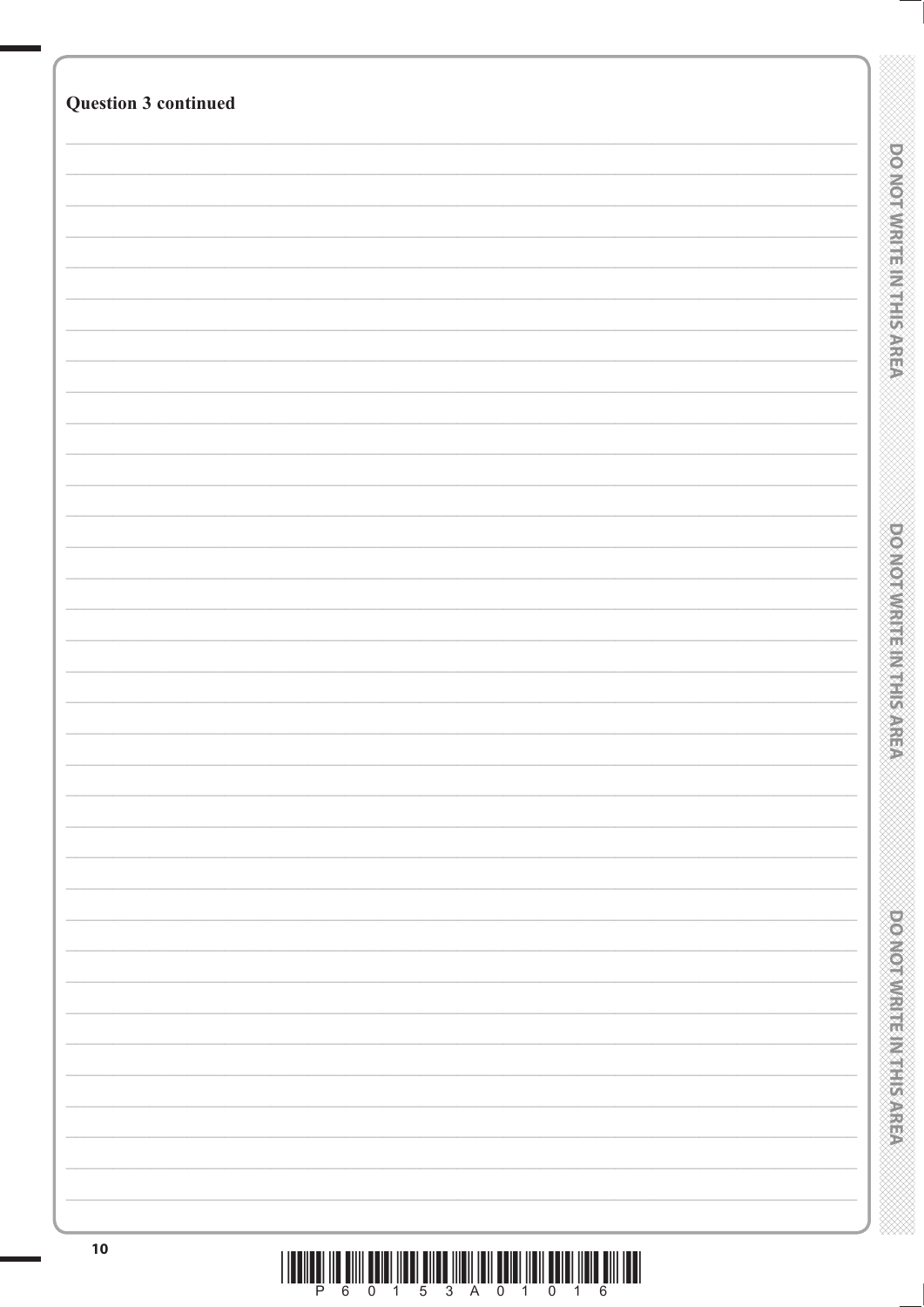| <b>Question 3 continued</b>        |
|------------------------------------|
|                                    |
|                                    |
|                                    |
|                                    |
|                                    |
|                                    |
|                                    |
|                                    |
|                                    |
|                                    |
|                                    |
|                                    |
|                                    |
|                                    |
|                                    |
|                                    |
|                                    |
|                                    |
|                                    |
|                                    |
|                                    |
|                                    |
|                                    |
|                                    |
|                                    |
|                                    |
|                                    |
|                                    |
|                                    |
|                                    |
|                                    |
|                                    |
|                                    |
|                                    |
|                                    |
|                                    |
|                                    |
|                                    |
|                                    |
|                                    |
|                                    |
|                                    |
|                                    |
|                                    |
|                                    |
|                                    |
|                                    |
|                                    |
|                                    |
|                                    |
| (Total for Question 3 is 10 marks) |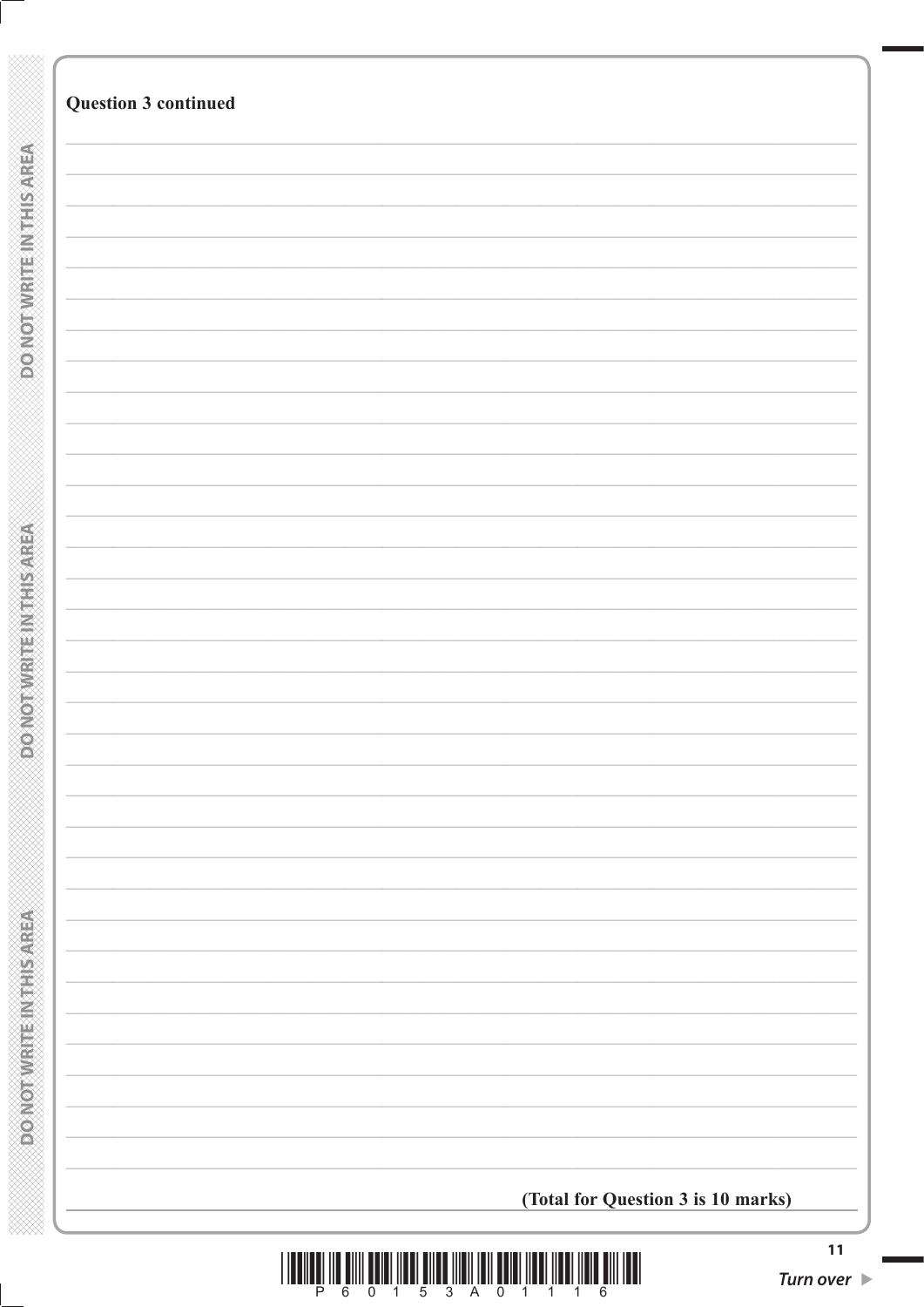$\overline{4}$ .  $\mathbf{A} = \begin{pmatrix} 1 & 1 \\ -2 & 4 \end{pmatrix}$ **DO NOT WRITE IN THIS AREA** Find a matrix **P** and a diagonal matrix **D** such that  $D = P^{-1}AP$  $(7)$ **DOMORWRITEINISTICARE DONORWRITE IN TERRETAREA**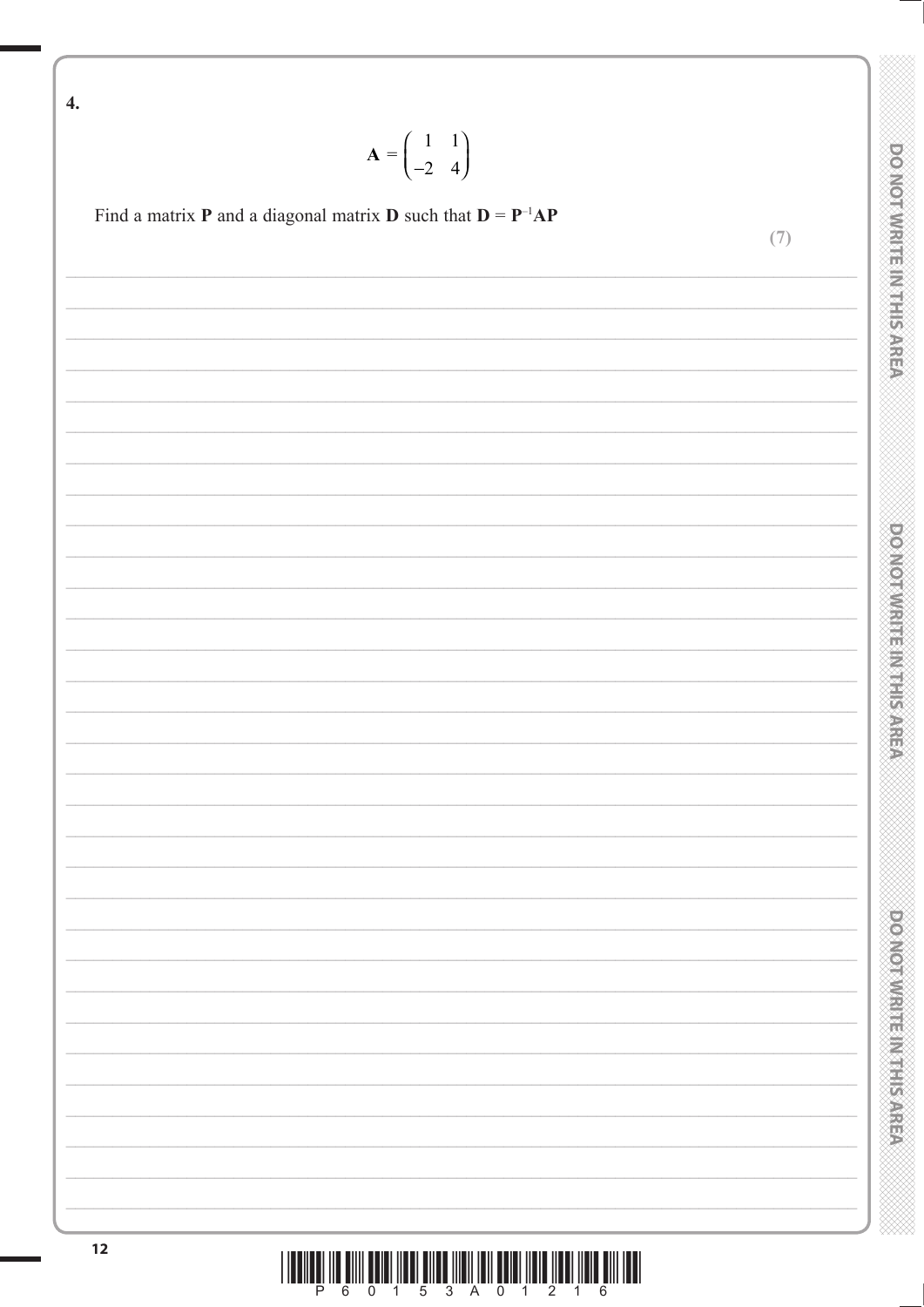|                                  | <b>Question 4 continued</b>       |
|----------------------------------|-----------------------------------|
|                                  |                                   |
|                                  |                                   |
|                                  |                                   |
|                                  |                                   |
| <b>DO NOT WRITE IN THIS AREA</b> |                                   |
|                                  |                                   |
|                                  |                                   |
|                                  |                                   |
|                                  |                                   |
|                                  |                                   |
|                                  |                                   |
|                                  |                                   |
|                                  |                                   |
|                                  |                                   |
| <b>DOMOT WRITERING TO ACEA</b>   |                                   |
|                                  |                                   |
|                                  |                                   |
|                                  |                                   |
|                                  |                                   |
|                                  |                                   |
|                                  |                                   |
|                                  |                                   |
|                                  |                                   |
|                                  |                                   |
|                                  |                                   |
|                                  |                                   |
|                                  |                                   |
| DONOT WRITE IN THIS AREA         |                                   |
|                                  |                                   |
|                                  |                                   |
|                                  |                                   |
|                                  | (Total for Question 4 is 7 marks) |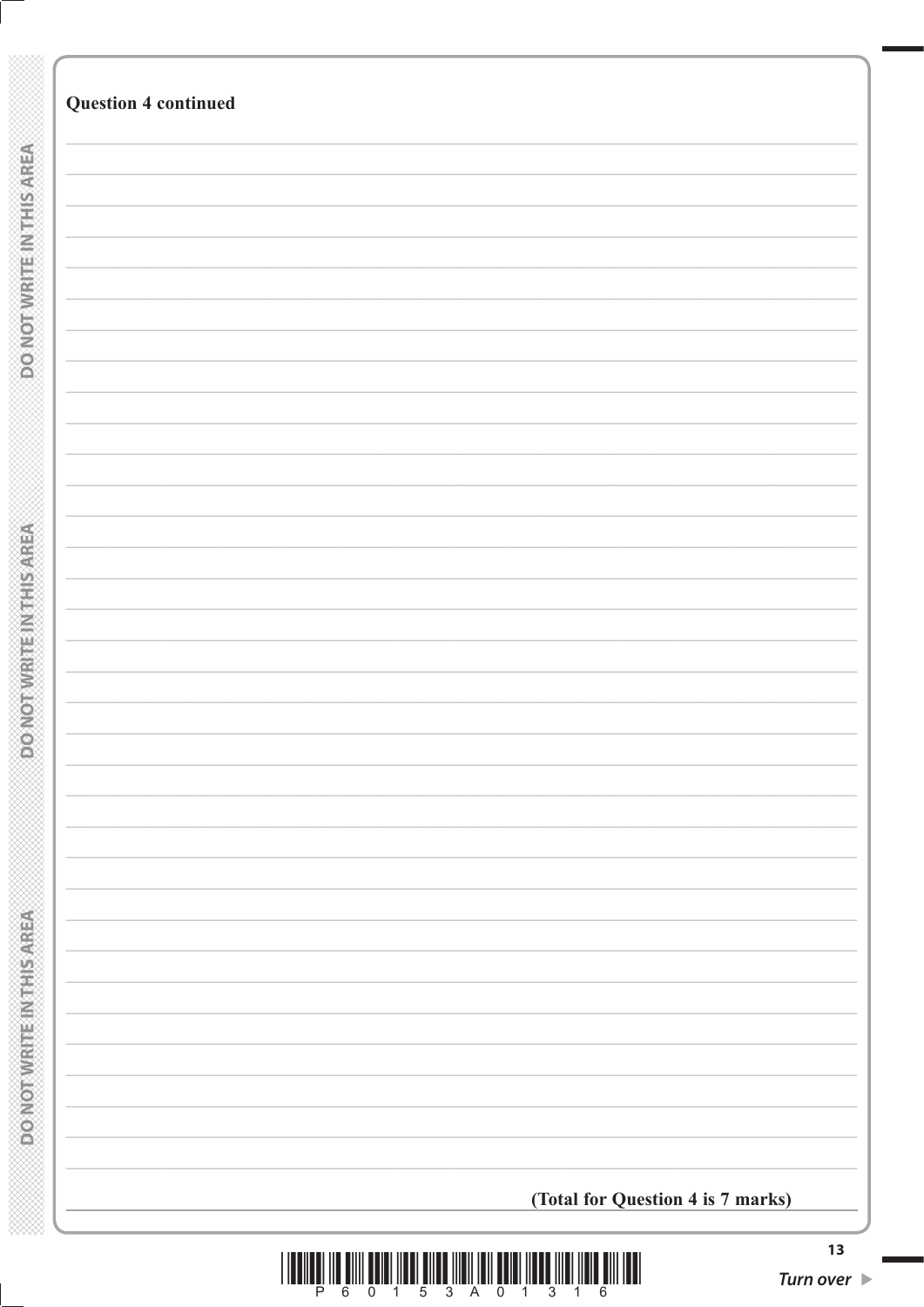| 5. A complex number $z$ is represented by the point $P$ on an Argand diagram.                                         |                                         |
|-----------------------------------------------------------------------------------------------------------------------|-----------------------------------------|
| Given that $\arg\left(\frac{z-6i}{z-3i}\right) = \frac{\pi}{3}$                                                       |                                         |
| (a) sketch the locus of $P$ as $z$ varies,                                                                            | (3)                                     |
| (b) find the exact maximum possible value of $ z $                                                                    | <b>DO NOT WRITE IN THIS AREA</b><br>(5) |
|                                                                                                                       |                                         |
|                                                                                                                       |                                         |
|                                                                                                                       |                                         |
|                                                                                                                       |                                         |
| <u> 1989 - Johann Harry Barn, mars ar breithinn ar breithinn ar breithinn ar breithinn ar breithinn ar breithinn </u> | <b>DOMORATION FRAME</b>                 |
|                                                                                                                       |                                         |
|                                                                                                                       |                                         |
|                                                                                                                       |                                         |
|                                                                                                                       |                                         |
|                                                                                                                       |                                         |
|                                                                                                                       |                                         |
|                                                                                                                       |                                         |
|                                                                                                                       |                                         |
|                                                                                                                       | <b>Providential Provident School</b>    |
|                                                                                                                       |                                         |
|                                                                                                                       |                                         |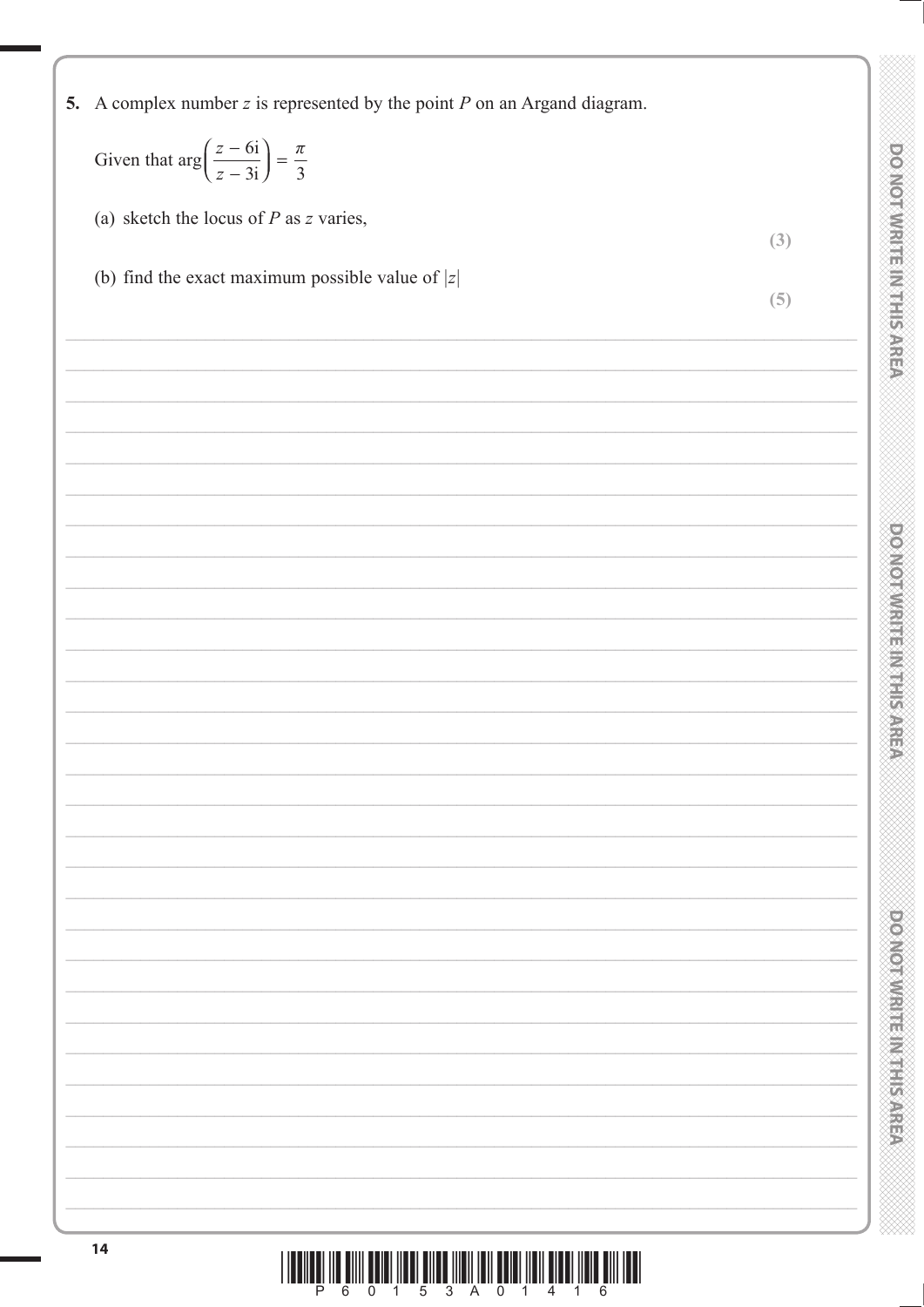|                                               | <b>Question 5 continued</b> |    |
|-----------------------------------------------|-----------------------------|----|
|                                               |                             |    |
|                                               |                             |    |
|                                               |                             |    |
|                                               |                             |    |
|                                               |                             |    |
|                                               |                             |    |
|                                               |                             |    |
|                                               |                             |    |
| <b>DO NOTWRITEINTHIS AREA</b>                 |                             |    |
|                                               |                             |    |
|                                               |                             |    |
|                                               |                             |    |
|                                               |                             |    |
|                                               |                             |    |
|                                               |                             |    |
|                                               |                             |    |
|                                               |                             |    |
|                                               |                             |    |
|                                               |                             |    |
|                                               |                             |    |
|                                               |                             |    |
|                                               |                             |    |
|                                               |                             |    |
|                                               |                             |    |
|                                               |                             |    |
|                                               |                             |    |
| <b>PONORWITH INITIALS AREA</b>                |                             |    |
|                                               |                             |    |
|                                               |                             |    |
|                                               |                             |    |
|                                               |                             |    |
|                                               |                             |    |
|                                               |                             |    |
|                                               |                             |    |
|                                               |                             |    |
|                                               |                             |    |
|                                               |                             |    |
|                                               |                             |    |
|                                               |                             |    |
|                                               |                             |    |
|                                               |                             |    |
|                                               |                             |    |
|                                               |                             |    |
|                                               |                             |    |
| <b>MORTAL REPORT OF A STATE OF A STATE OF</b> |                             |    |
|                                               |                             |    |
|                                               |                             |    |
|                                               |                             |    |
|                                               |                             |    |
|                                               |                             |    |
|                                               |                             |    |
|                                               |                             |    |
|                                               |                             | 15 |